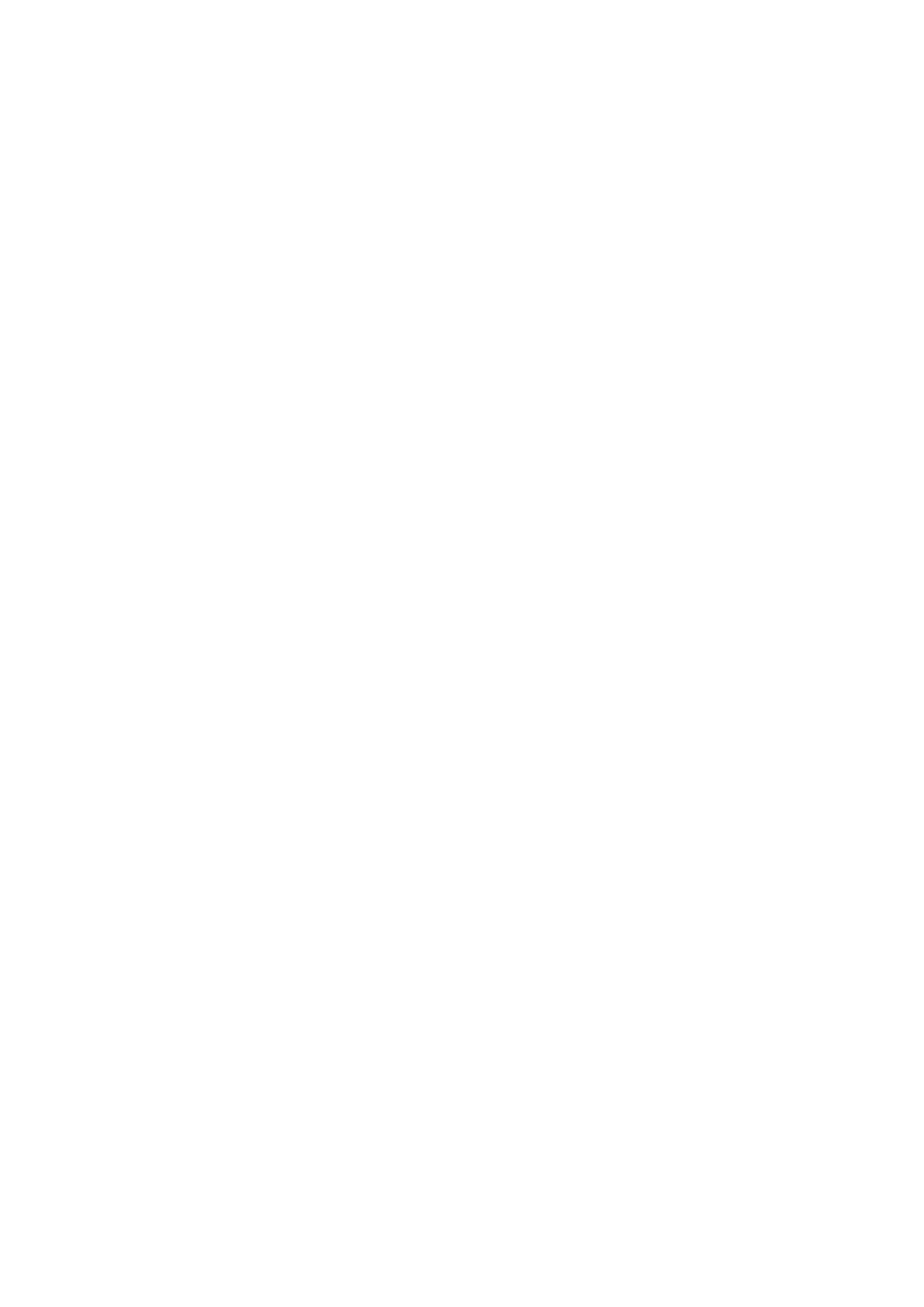### **Message from the Chairman**

Dear ladies and gentlemen

Welcome to ISORA 2011. This is the tenth symposium under the name ISORA since the first ISORA was held in Beijing sixteen years ago in 1995. The sixteen years make us become old friends and it is just what keeping us to run ISORA more successfully.

This year, 2011, is an unusual year, serious earthquake attacked our neighbor, Japan. Financial crisis feazes all countries in the world. China has found himself facing an inflation threat. All these call for a more efficient management for resource, production and consumption. On the other hand, mankind does not stop on the way of development. New science theory and new product emerge endlessly

All these push OR people to pay more attention to OR application. We are happy to see some new branches of OR with explicit application background being setup and become popular topics, for example, such as "Emergency Logistics Management" or "Disaster Management", "Complex Network Theory and Application", "Computational Biology based on OR Methodology". All these new topics are involved in this symposium.

As an organizer, I thank the National Natural Science Foundation of China (NSFC), the Chinese Academy of Science (CAS), and APORC (Asia-Pacific OR Center). Without their support we can't make a successful ISORA in nowdays financial environment. Thanks are also given to all participants.

Good wish, from all the organizing committee members, to you for a fruitful stay in Dunhuang.

Chairman of ISORA Xiang-Sun Zhang

18, August, 2011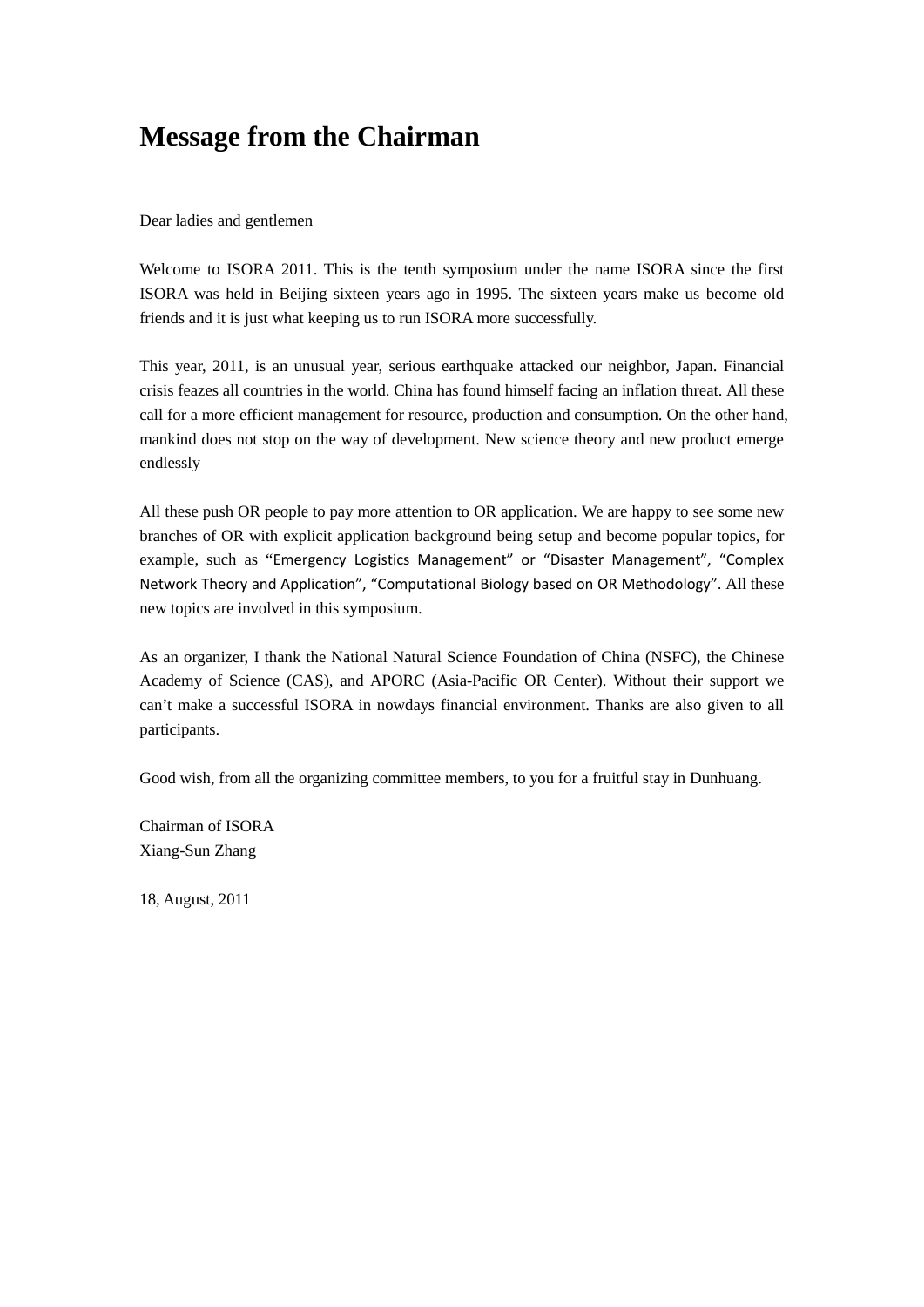# **ISORA 2011 Program**

**The 10th International Symposium on Operations Research and its Applications August 28-31, 2011, Dunhuang, China**

# **August 27 (Saturday)**

**17:00-24:00 Participants arrival in Dunhuang. Check in Dunhuang Grand Sun Hotel. Registration package pickup (at the lobby of Dunhuang Grand Sun Hotel) 19:00-20:30 Dinner**

## **August 28 (Sunday) Technical Sessions**

**08:00-9:30 Registration for late arrivals (at lobby of Dunhuang Grand Sun Hotel)**

**09:30-09:50 Opening Session (Shazhou Hall of the hotel)**

#### **09:50-11:50 Plenary Session**

### **Chair: Xiang-Sun Zhang/Masanori Fushimi Location: Shazhou Hall**

09:50-10:50 *On Two Issues of Molecular Network Models in Systems Biology*, Prof. **Katsuhisa** 

**Horimoto**, Computational Biology Research Center, National Institute of Advanced

Industrial Science and Technology, Japan

**Abstract:** Two points are definitely different between network models in systems biology and those in engineering fields. One is that most network models (structures) in biology are not static but change depending on external conditions, and the other is that the models including unmeasured variables frequently emerged so as to measure the variables under the conditions with as less perturbation to the organism as possible. To consider the two points specific to systems biology, we have designed two methods by statistical and symbolic-computation approaches, respectively. Here, we will describe the methods with their merits and pitfalls.

10:50-11:50 *Mean Residual Life Models with Time-Dependent Coefficient under Right Censoring*,

Prof. **Liuquan Sun**, Academy of Mathematics and Systems Science, Chinese

#### Academy of Sciences, China

**Abstract:** The mean residual life provides the remaining life expectancy of a subject surviving up to a certain time point. When covariates are present, regression models are needed to study the association between the mean residual life function and potential regression covariates. In this paper, we propose a flexible class of semiparametric mean residual life models where some effects may be time-varying and some may be constant over time. In the presence of right censoring, we make use of the inverse probability of censoring weighting approach and develop inference procedures for estimating the model parameters. In addition, we provide graphical and numerical methods for model checking and tests for examining whether or not the covariate effects vary with time. Both asymptotic and finite sample properties of the proposed estimators are established and the approach is applied to real life data sets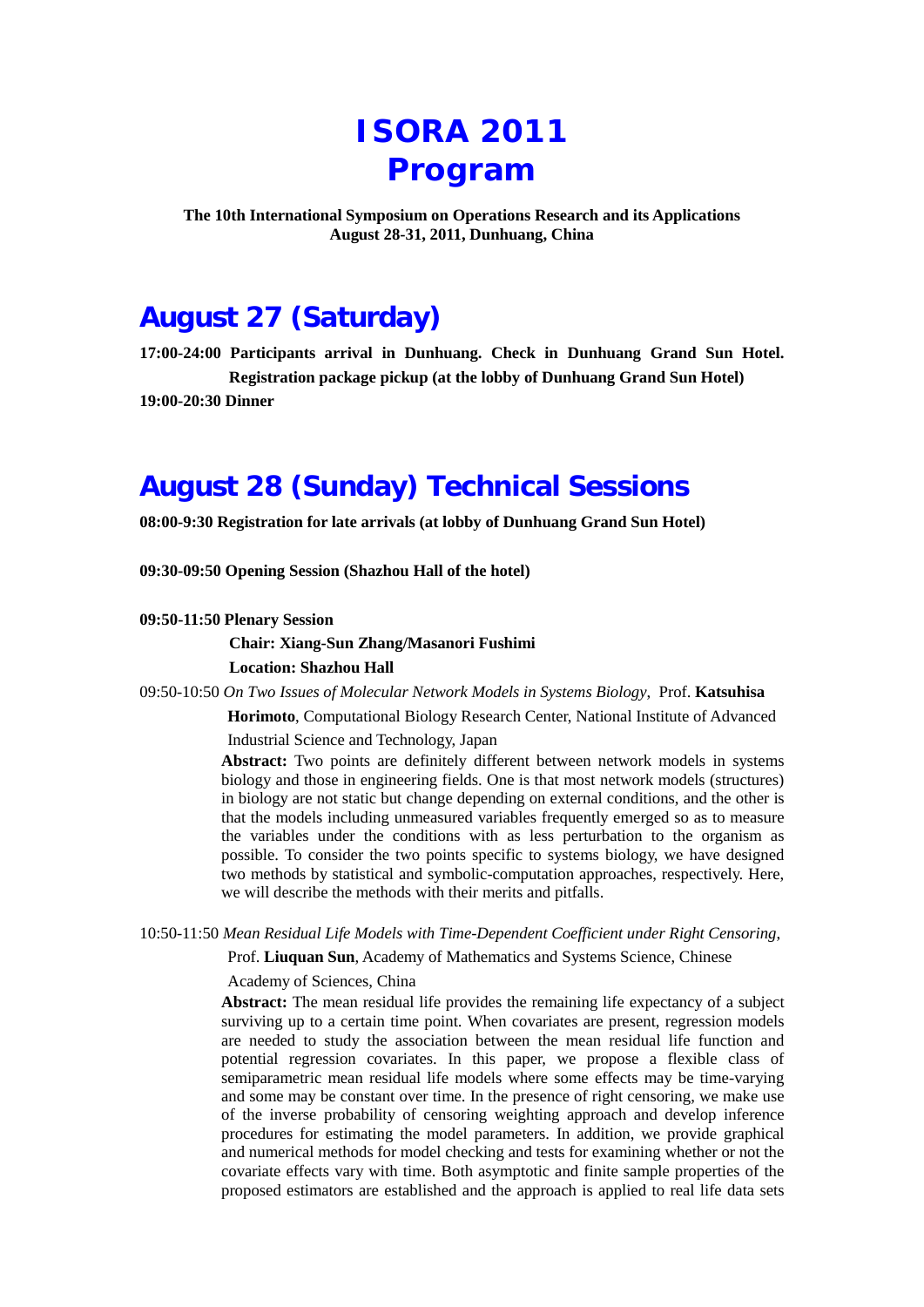collected from clinical trials.

### **12:00-14:00 Lunch break**

### **14:00-15:40 Parallel Sessions A1/B1**

### **14:00-15:40 Parallel Session A1:** *Graph Theory and Combinatorics* **Chair: Prof. Ping Ji Location: Shazhou Hall**

- 14:00-14:20 *Partitioning Trees with Supply, Demand and Edge-Capacity,* **Masaki Kawabata, Takao Nishizeki1,** School of Science and Technology, Kwansei Gakuin University, Japan
- 14:20-14:40 *A Transitive Reduction Approach to the Precedence-Constrained Knapsack Problem,*  **Byungjun You, Takeo Yamad**a, Department of Computer Science, The National Defense Academy, Japan
- 14:40-15:00 *Computing an Integer Point in a Class of Polytopes*, **Chuangyin Dang,** Yinyu Ye. Department of Systems Engineering & Engineering Management, City University of Hong Kong, Kowloon, Hong Kong, China
- 15:00-15:20 *Absolutely Secure Message Transmission Using a Key Sharing Graph,* **Yoshihiro Indo**, Takaaki Mizuki, **Takao Nishizeki**, School of Science and Technology, Kwansei Gakuin University, Japan
- 15:20-15:40 *Scheduling Problem with Discretely Compressible Release Dates,* **Shu-Xia Zhang**, Bao-Qiang Fan, Department of Watercraft Command Zhenjiang Watercraft College, China

### **14:00-15:40 Parallel Session B1:** *Management Sciences* **Chair: Prof. Hozumi Morohosi Location: Meeting Room in 2nd floor**

- 14:00-14:20 *Applying Mathematical Programming Food Supply Model for Improving Japan's Food Self-Sufficiency Ratio*, **Kunihisa Yoshii,** Tatsuo Oyama**,** Ministry of Agriculture, Forestry And Fishery, Central Government Bldg, Tokyo, Japan
- 14:20-14:40 *An Emergency Evacuation Planning Model using the Universally Quickest Flow,* **Atsushi Takizawa**, Masaki Inoue, Naoki Katoh., Department of Architecture and Architectural Engineering, Kyoto University, Japan
- 14:40-15:00 *Stochastic Cash Management Problem with ouble Exponential Jump Diffusion Processes,* **Kimitoshi Sato**, **Atsuo Suzuki**, Graduate School of Finance, Accounting and Law, Waseda University, Japan
- 15:00-15:20 *Studies on Tenuring Collection Times for a Generational Garbage Collector*, Xufeng Zhao, **Cunhua Qian**, **Syouji Nakamura,** Department of Human Life and Information Kinjo Gakuin University, Nagoya, Japan
- 15:20-15:40 *Application of Interval-PROMETHEE Method for Decision Making in Investing*, **Shuanghong Qu**, Hua Li, **Xiaoli Guo,** Department of Mathematics and Information Science, Zhengzhou University of Light Industry, China,

#### **15:40-16:00 Coffee Break**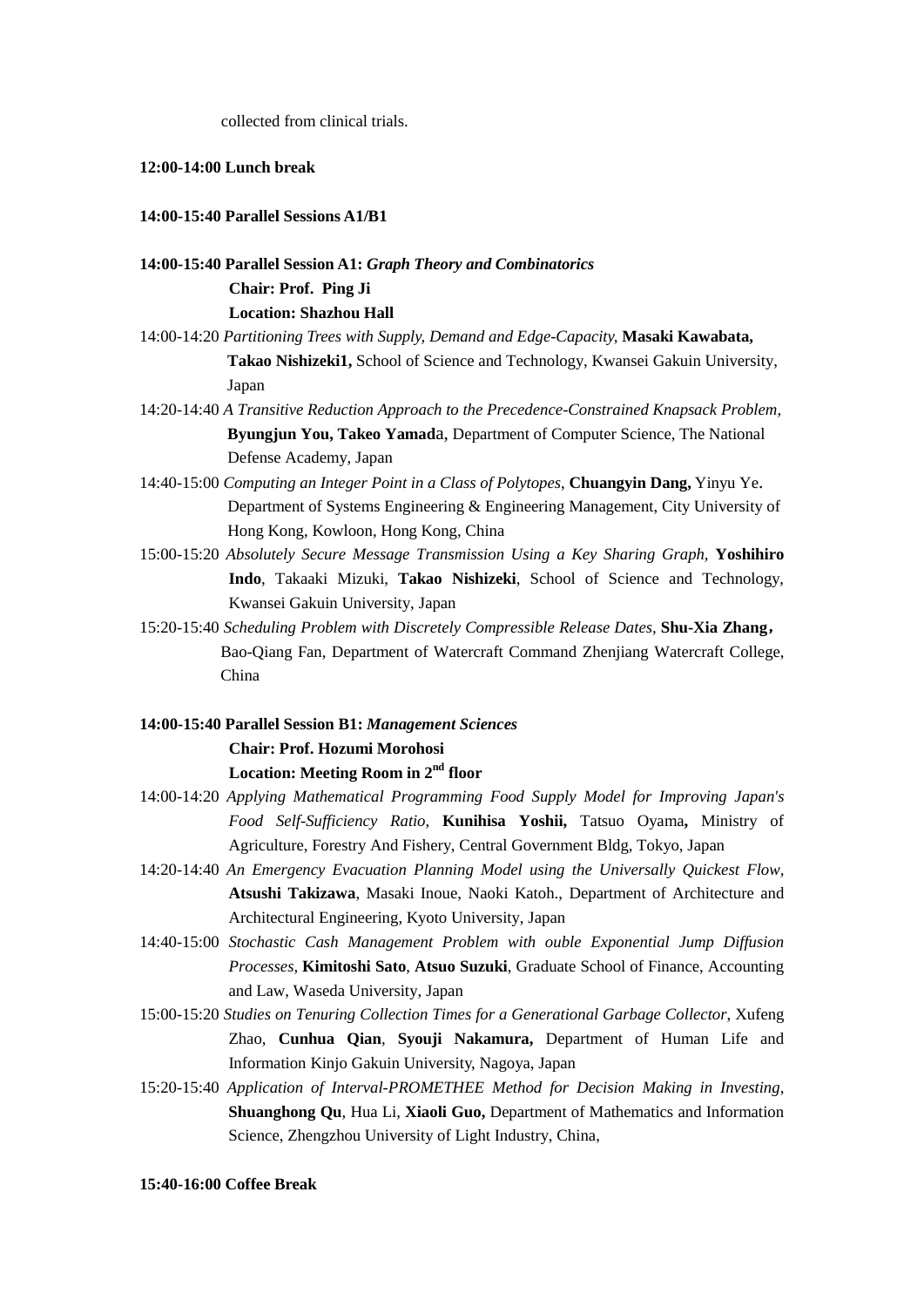**16:00-17:40 Parallel Sessions A2/B2**

### **16:00-16:20 Parallel Session A2: OR Applications I Chair: Prof. Wuyi Yue Location: Shazhou Hall**

- 16:00-16:20 *Application of Post-Optimality Analysis in Process Engineering*, **Abdallah Al-Shammari**, Chemical Engineering Department King Fahd University of Petroleum & Minerals, Dhahran 31261, Saudi Arabia
- 16:20-16:40 *A Flexible Convex Optimization Model for Semi-supervised Clustering with instance-level Constraints,* **Xianwen Ren**, Yong Wang, Xiang-Sun Zhang, State Key Laboratory for Molecular Virology and Genetic Engineering, Institute of Pathogen Biology, Chinese Academy Medical Sciences and Peking Union Medical College, Beijing, China
- 16:40-17:00 *Improved Melanoma Diagnosis Support System Based on Fractal Analysis of Images*, Karol Przystalski, Maigorzata Popik, **Maciej Ogorzalek**, Leszek Nowak.**,**  Department of Molecular Biology and Biotechnology, Jagiellonian University, Krakow, Poland
- 17:00-17:20 *An Assessment Study on Innovation Ability and Innovation Potentiality for Daqing Oilfield,* Huai-Bao Lu, Xiao-Bing Li**, Qia Wang**, Jin-Xia Chen**, Jin-Chuan Cui**, Institute of Applied Mathematics, Academy of Mathematics and Systems Science, CAS, Beijing, China
- 17:20-17:40 *Analysis of a Two-Phase Queueing System with Impatient Customers and Multiple Vacations,* Dequan Yue, **Wuyi Yue**, Xiuju Li, Department of Intelligence and Informatics, Konan University, Kobe, Japan
- **16:00-17:40 Parallel Session B2:** *Algorithms Design and Analysis* **Chair: Prof. Maciej Ogorzałek Location: Meeting Room in 2nd floor**
- 16:00-16:20 *An Improved Artificial Bee Colony Algorithm for the Capacitated Vehicle Routing Problem with Time-dependent Travel Times,* **Ping Ji,** Yongzhong Wu, Department of Industrial and Systems Engineering, The Hong Kong Polytechnic University, Hong Kong, China
- 16:20-16:40 *Hybrid Quasi-Monte Carlo Method for the Simulation of State Space Models,*  **Hozumi Morohosi**, National Graduate Institute for Policy Studies 7-22-1 Roppongi, Minato-ku, Tokyo, Japan
- 16:40-17:00 *Studies on the Heuristic Algorithm for the N-Vehicle Exploration Problem (NVEP),* **Ruo-Yang Liu**, Huai-Bao Lu, **Jin-Chuan Cui**, Xiao-Bing Li Institute of Applied Mathematics, Academy of Mathematics and Systems Science, CAS, Beijing China
- 17:00-17:20 *An Approximation Algorithm for The Stochastic Fault-tolerant Facility Location Problem*, **Chen-Chen Wu, Da-Chuan Xu,** Jia Shu**.** Department of Applied Mathematics, Beijing University of Technology, China.
- 17:20-17:40 *Multistart Local Search Continuous Global Optimization Method with a Taboo Step and its Condition for Finding the Global Optimum,* **Hideo Kanemitsu**, Course of Computer and Information Sciences Hakodate Campus, Hokkaido University of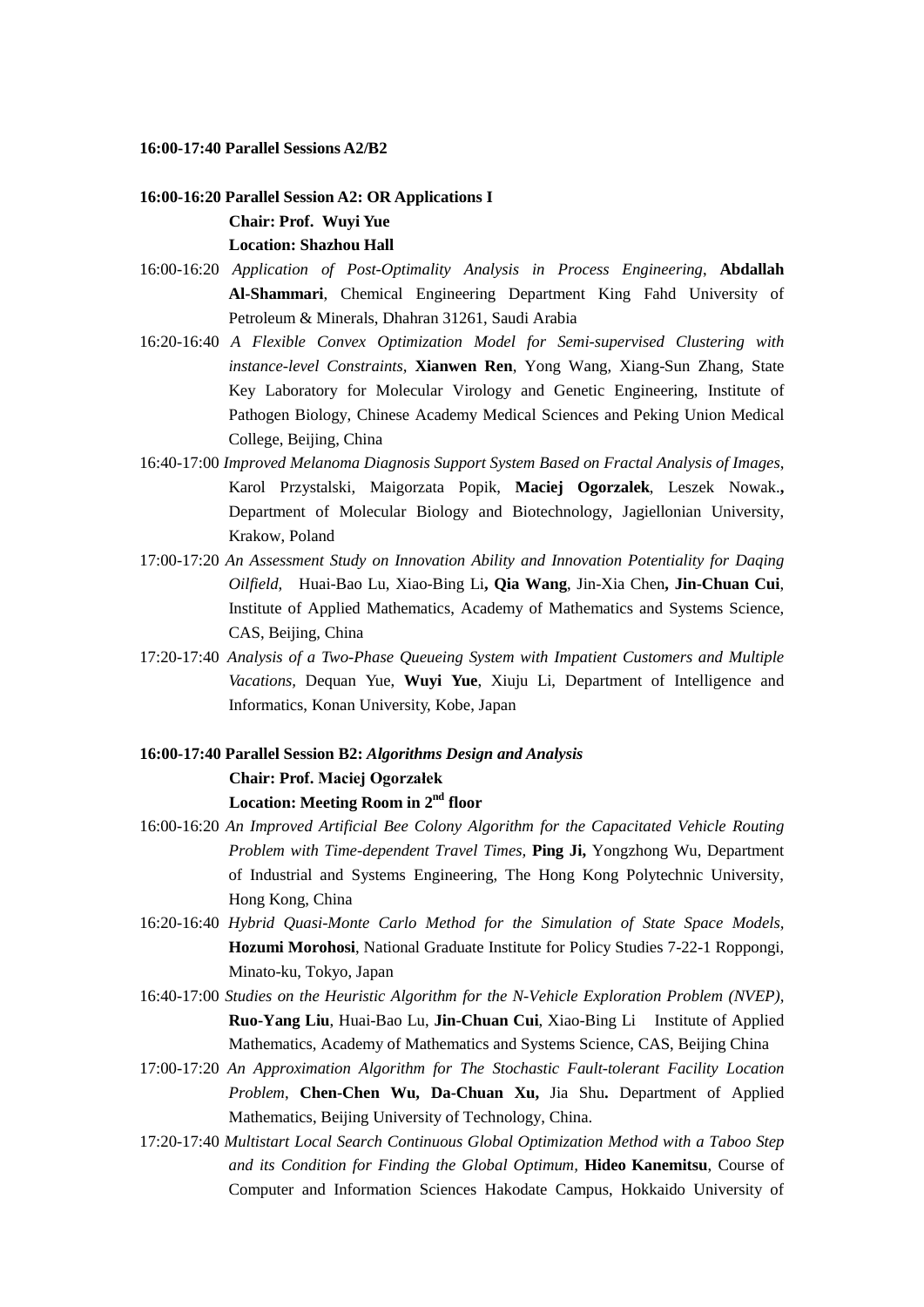#### **18:00-20:00 Welcome Reception Dinner (Dunhuang Grand Sun Hotel)**

# **August 29 (Monday) Technical Sessions**

#### **9:00-12:00 Conference activities**

**Discussions on OR in emergency management**

#### **9:00-12:00 Poster Session I**

**Chair: Prof. Wuyi Yue**

#### **Location: Dunhuang Grand Sun Hotel. (Room to be announced)**

- 1. Subordinated Gaussian Processes, The Log-Return Principles, Stergios B. Fotopoulos1 Yu-Xing Luo, Washington State University, USA
- 2. A Non-monotone Adaptive Trust Region Algorithm For Nonlinear Equations Hong-Wei Liu, School of Information, Beijing Wuzi University, Beijing 101149, China
- 3. Sensitivity Analysis for Wealth Process, Laouar Amel, Boukhetala Kamel, ENSSMAL, Algiers, Alegria
- 4. The Team Orienteering Problem with Capacity, Constraint and TimeWindow, Zhenping Li, Xianman Hu, School of Information, Beijing Wuzi University, Beijing 101149,China
- 5. Linear Programming for Portfolio Selection, Based on Fuzzy Decision-Making Theory, Hong-Wei Liu, School of Information, Beijing Wuzi University, Beijing 101149, China
- 6. A Fuzzy Model of Scenario Planning Based on the Credibility Theory And Fuzzy Programming Zhong-Guo Shi School of Management and Economics, University of Electronic Science & Technology of china, Chengdu , China

### **12:30-15:30 Lunch break**

### **15:30-18:00 Parallel Sessions A3/B3**

### **15:30-16:50 Parallel Session A3: Complex Network Chair: Prof. LingYun Wu Location: Shazhou Hall**

- 15:30-15:50 *A SVC-based Method to Detect Multi-scalar Noisy Communities in Complex Networks,* **Jun-Fei Zhao**, Jiguang Wang, Xiang-Sun Zhang. Academy of Mathematics and Systems Science, Chinese Academy of Sciences, Beijing 100190, China
- 15:50-16:10 *A Regularized Optimization Model for Community Identification in Complex Networks* , **Yong Wang,** Jiguang Wang, Chen Chen, Xiang-Sun Zhang. National Center for Mathematics and Interdisciplinary Sciences, Academy of Mathematics and Systems Science, CAS, Beijing, China
- 16:10-16:30 *Multiple Resolution Community Structure Analysis,* Shoujun Xu, Jiguang Wang, **Junhua Zhang, Xiang-Sun Zhang. Academy of Mathematics and Systems Science,** Chinese Academy of Sciences, Beijing, China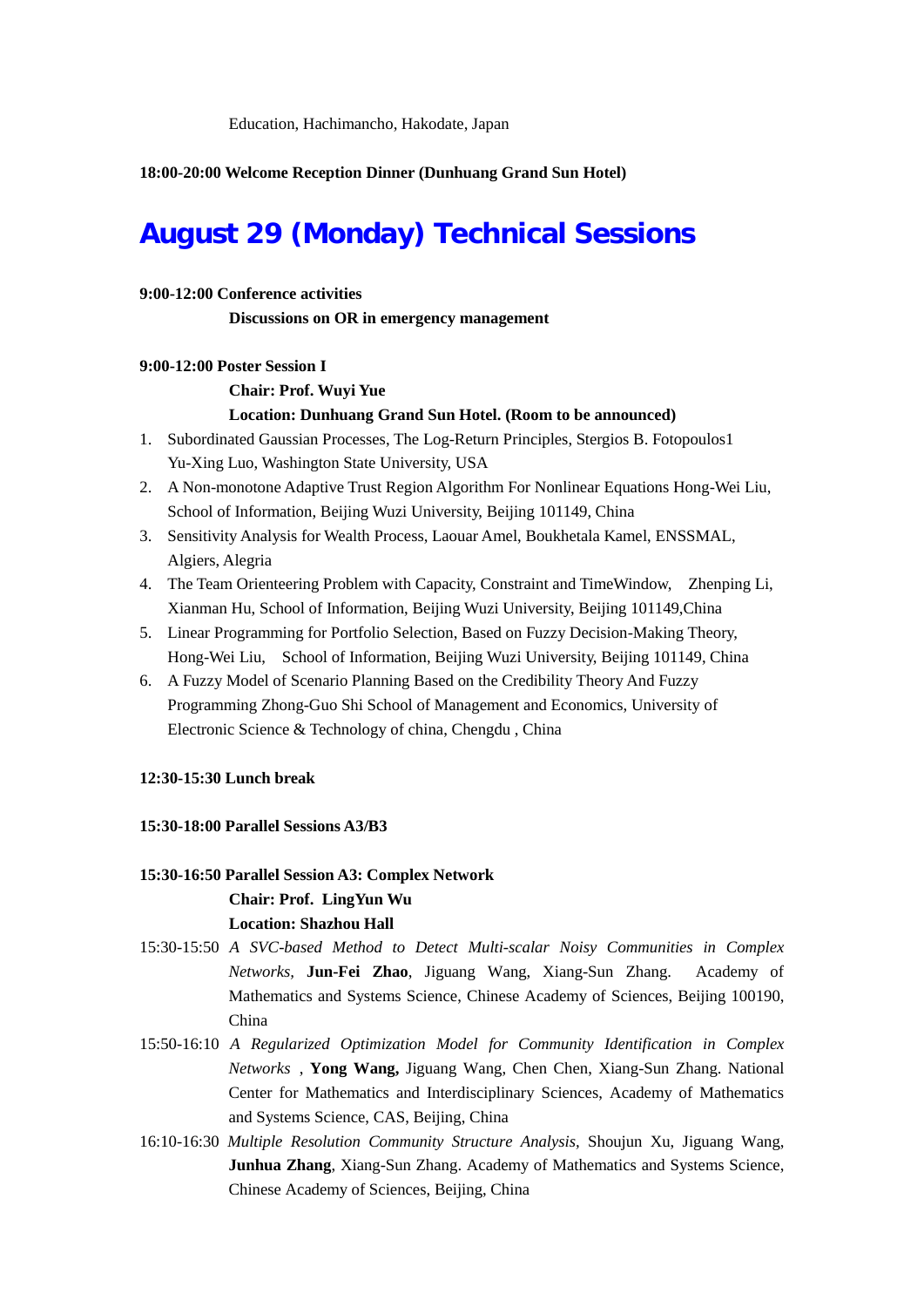### **15:30-16:50 Parallel Session B3: OR Applications II Chair: Prof. Jinchuan Cui Location: Meeting Room in 2nd floor**

- 15:30-15:50 *PSPACE-completeness of the Weighted Poset Game,* **Hiro Ito,** Satoshi Takata, School of Informatics, Kyoto University, Kyoto 606-8501, Japan
- 15:50-16:10 *The Multi-Level Economic Lot-Sizing Game,* **Gai-Di Li**, Dong-Lei Du, **Da-Chuan Xu**, Ru-Yao Zhang, Department of Applied Mathematics, Beijing University of Technology , Beijing, China
- 16:10-16:30 *Approximate Fenchel-Lagrangian Duality for Constrained Set-Valued Optimization Problems*, Hai-Jun Wang, **Cao-Zong Cheng,** Xiao-Dong Fan**,** Department of Mathematics, Beijing University of Technology, Beijing 100124, P.R. China
- 16:30-16:50 *The Impact of Quality Regulation on the Decisions of a Global Supply Chain,* **Gang Xie**, Wuyi Yue, Shouyang Wang, Academy of Mathematics and Systems Science, Chinese Academy of Sciences, China

#### **16:50-17:10 Coffee Break**

- **17:10-18:00 Panel Discussion Session A4: Complex Network Chair: Prof. Xiang-Sun Zhang Location: Shazhou Hall**
- **17:10-18:00 Panel Discussion Session B4: Computational Systems Biology Chair: Prof. Katsuhisa Horimoto Location: Meeting Room in 2nd floor**
- **19:00-21:30 Banquet (Dunhuang Grand Sun Hotel)**

# **August 30 (Tuesday) Technical Sessions**

### **08:30-17:00 Conference activities Discussions on Next ISORA Theme & Plan**

### **08:30-17:00 Poster Session II**

**Chair: Prof. Degang Liu**

### **Location: Dunhuang Grand Sun Hotel. (Room to be announced)**

- 1. Fuzzy Comprehensive Evaluation of Social Responsibility of State Grid Corporation of China Caiqing Zhang, Mengmeng Cao, School of Business Administration, North China Electric Power University Baoding, China
- 2. Consumer's Optimal Choice on lp Commodity Space, Jin-Shan Li, San-qiang Wang, Jia-Rong Gao, College of Science, Beijing Forestry University, Beijing 100083, Beijing China
- 3. Limited Resource Allocation GamesWith Activation Cost, Fang Xie, Yu-zhong Zhang, Hong-li Zhu, College of Management Science, Qufu Normal University, Rizhao, Shandong, P.R. China